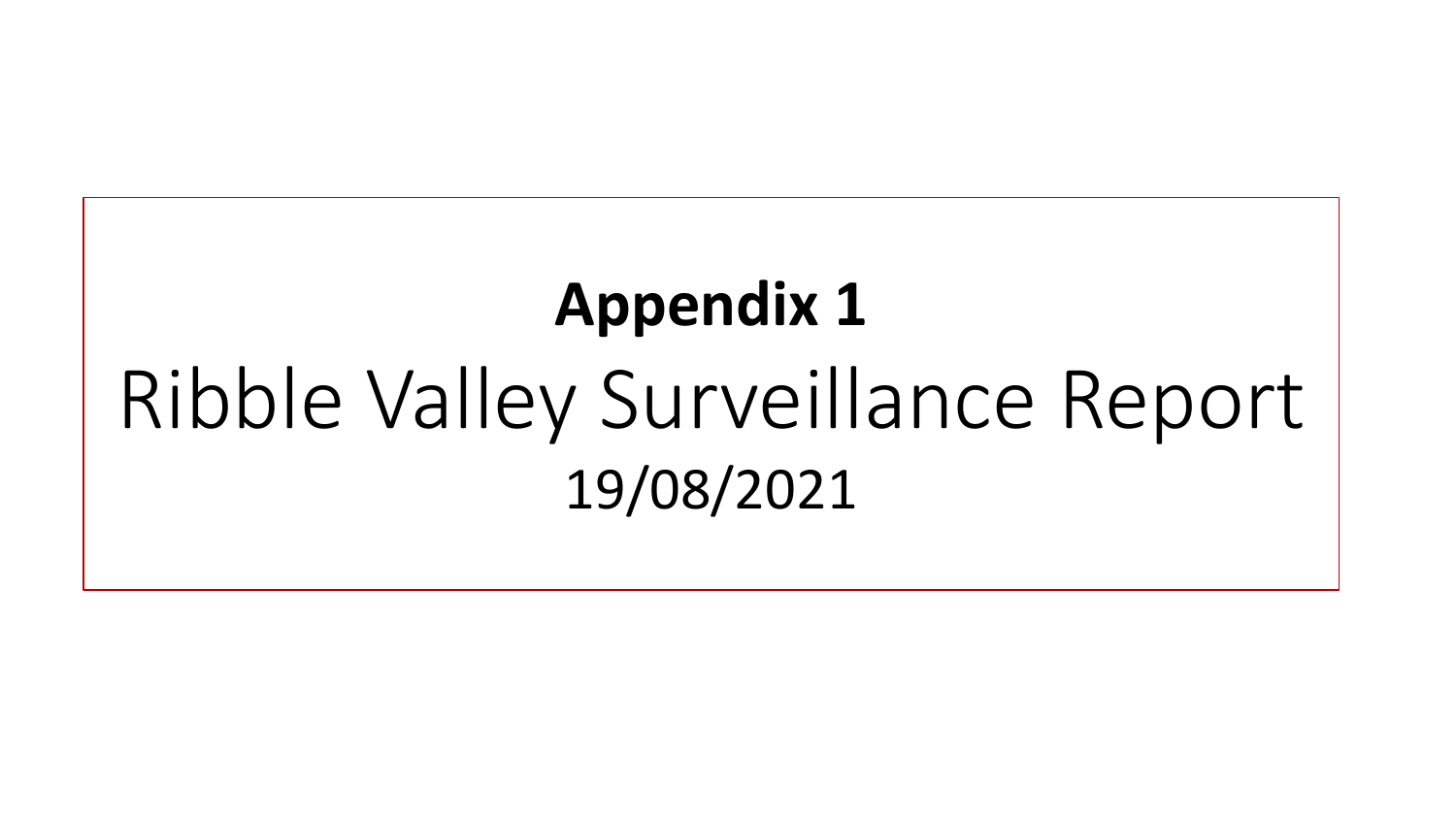### District summary

**Confirmed case rates in Ribble Valley are 274.1 per 100,000 (all ages), 170 cases in the last 7 days. See table 1**

**Confirmed case rates in over 60's are 135.8 per 100,00, 26 cases in the last 7 days. See table 1**

**PCR positivity rate is 9.0%.** 

**The Delta variant is now the dominant variant. See table 1**

**Ethnicity specific 7-day rolling case rates per 100,000 population; White British 304. White British is high, although stable. See figure 1**

**The testing rate for the district is 476.3, which is the 8th highest testing rate in the 12 Lancashire districts. See table 1**

**Case rates are highest in 17-24 year olds. See figure 2**

**Phase 2 of the vaccination programme, offering 2nd dose vaccinations for those aged 40-44 began on 30th April 2021. Based on the JCVI recommended interval of 8-12 weeks between doses of all available Covid-19 vaccines all those aged 40-44 have now had sufficient time to receive both doses of the vaccine. Gisburn & Rimington has the lowest vaccination coverage 61.8%. See table 4.**

**Individuals that have not received their 1st vaccine in England are 36.3%. North West 36.2%, Ribble Valley 26.6%. See graph 1**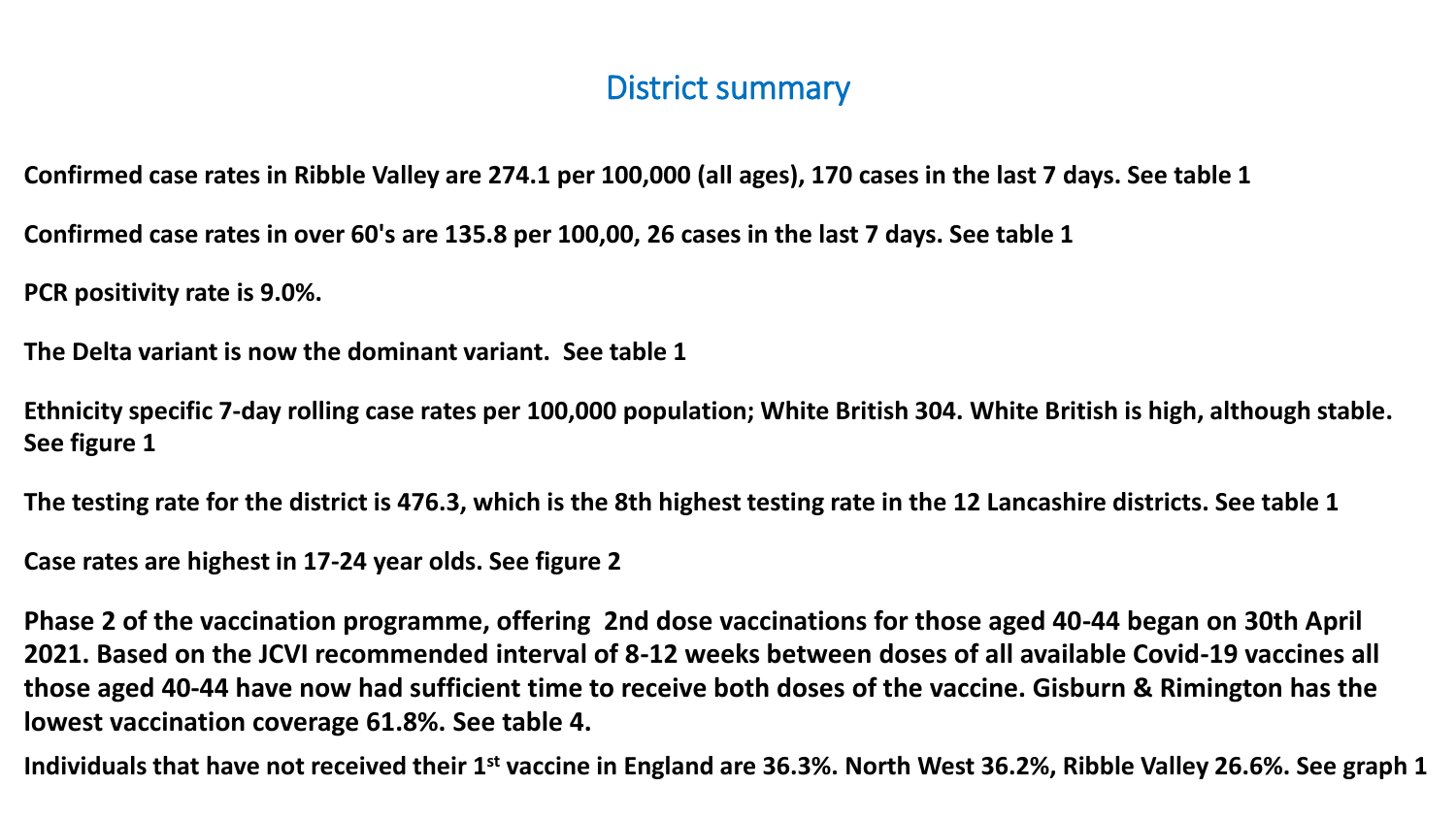### Ward Summary

**The wards with the highest case rates per 100,000 population are listed below, with the vaccination coverage for individuals 20 years and over, 1st dose. See tables 2 and 3.** 

- 1. Dilworth, the case rate for this ward is 717.8: 7th highest vaccine coverage 90.5%
- 2. Primrose, the case rate for this ward is 560.4: 6th lowest vaccine coverage 86.9%
- 3. Derby & Thornley, the case rate for this ward is 554.4: 3rd lowest vaccine coverage 86.2%
- 4. Gisburn & Rimington, the case rate for this ward is 357.9: 5th lowest vaccine coverage 86.7%
- 5. Salthill, the case rate for this ward is 297.4: Lowest vaccine coverage 84.8%
- 6. Edisford & Low Moor, the case rate for this ward is 286.7: 8th lowest vaccine coverage 87.4%
- 7. Whalley & Painter Wood, the case rate for this ward is 260.2: Highest vaccine coverage 92.4%

Wards with low vaccination first dose uptake are (see table 3):

- Hurst Green and Whitewell: 86.2%
- Sabden: 86.6%
- Brockhall & Dinkley: 87.4%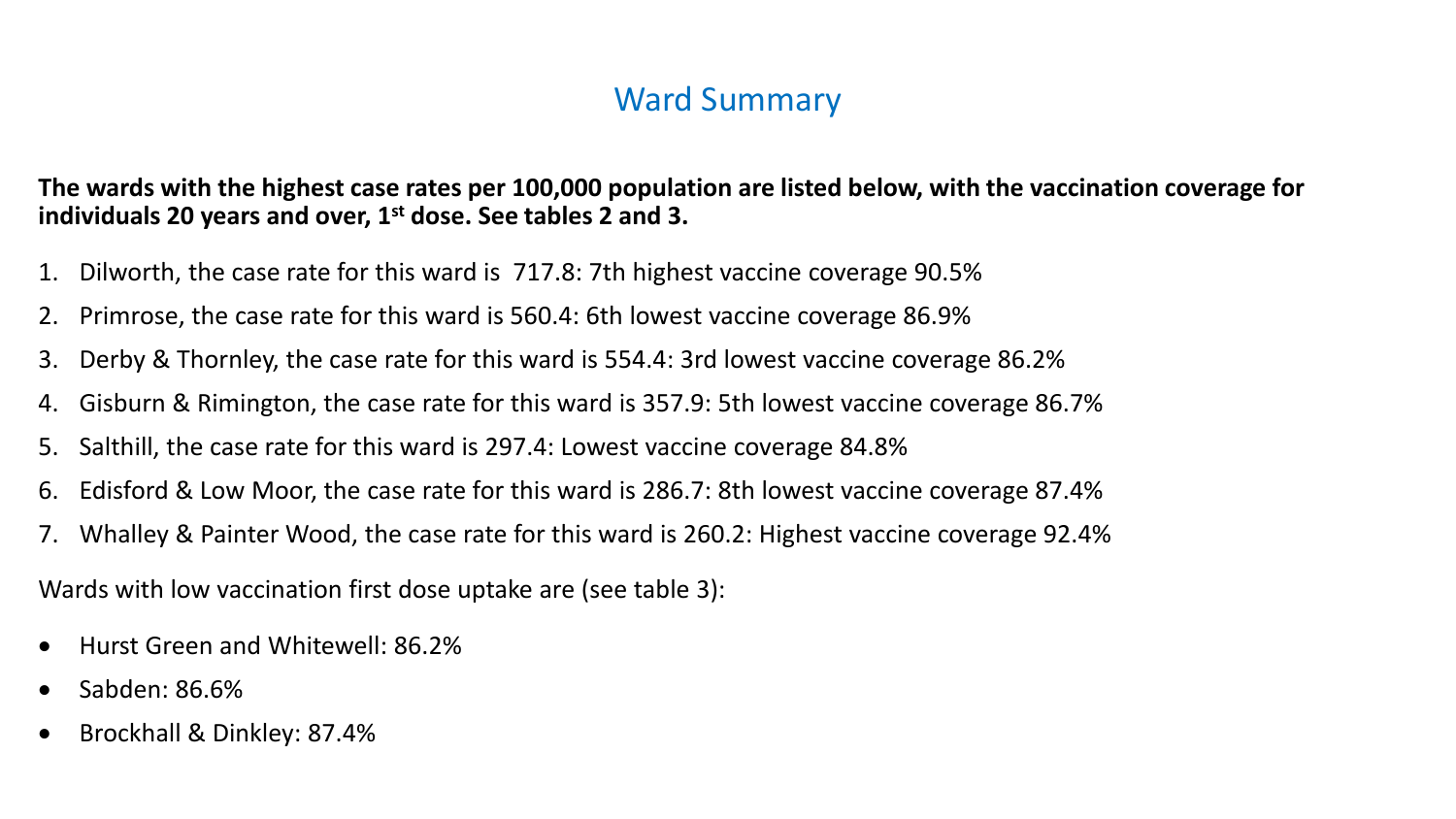Ward vaccination coverage: 40-44 year olds, 2<sup>nd</sup> Dose: Up to 15<sup>th</sup> August. See table 4

- Gisburn & Rimington: 61.8%
- Primrose: 71.1%
- Clayton-le-Dale & Salesbury: 71.9%
- East Whalley, Read & Simonstone: 73.7%
- Derby & Thornley: 75.5%
- Hurst Green & Whitewell: 75.8%
- Bowland: 76.7%
- Salthill: 76.7%
- Edisford & Low Moor: 77.1%
- Waddington, Bashall Eaves & Mitton: 77.9%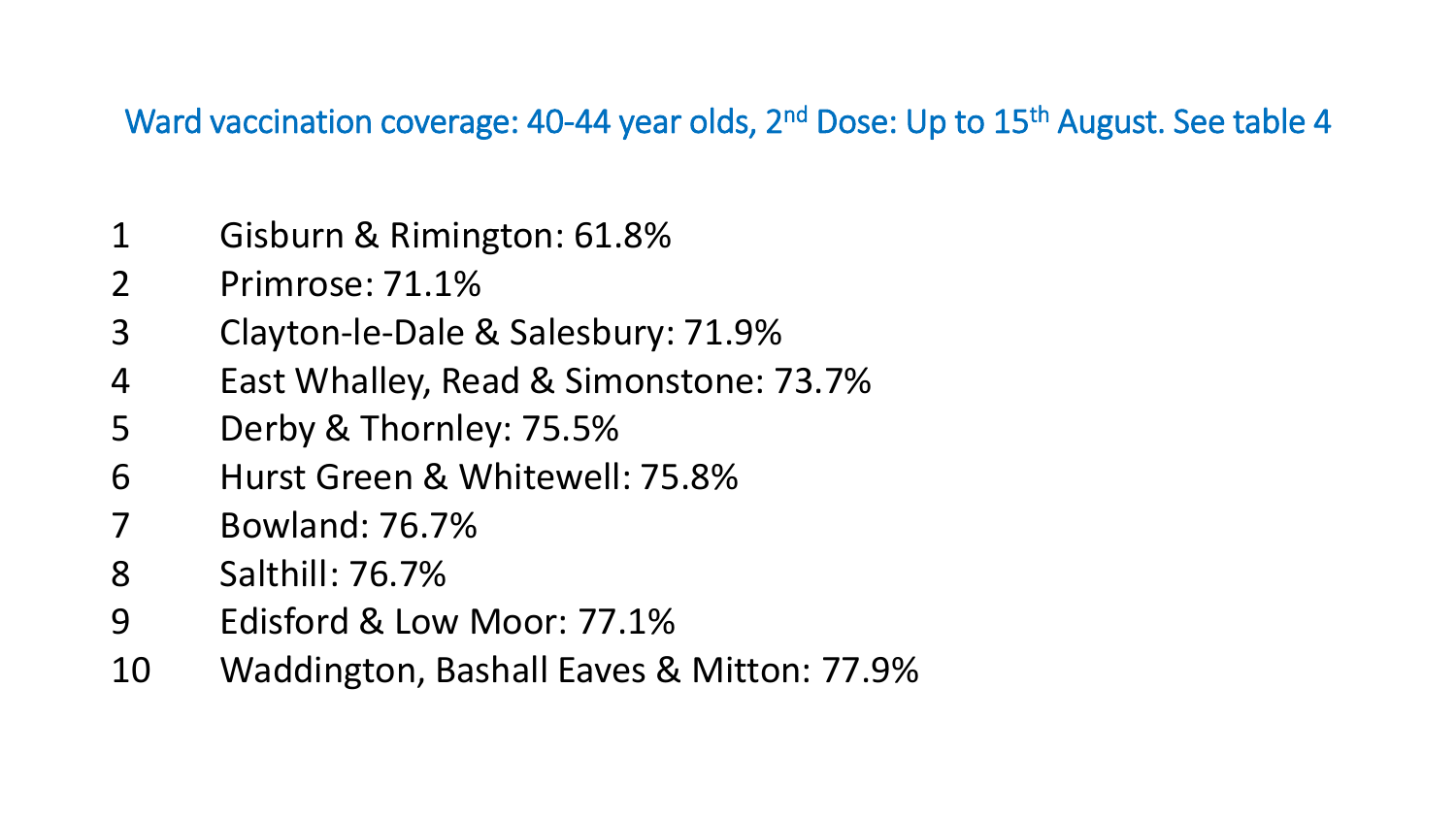# Outlook for Ribble Valley

**The overall outlook for Ribble Valley is that rates are high, but stable.** 

**Salthill has the 5th highest case rate, and the lowest vaccination coverage, 20 years and over, 1st dose.**

**Suitable interventions may include:**

- **Continuing activity to maintain high testing rates across the borough**
- **Increasing vaccine coverage in the wards with the highest case rates (1 to 7 above) and those with the lowest vaccination uptake**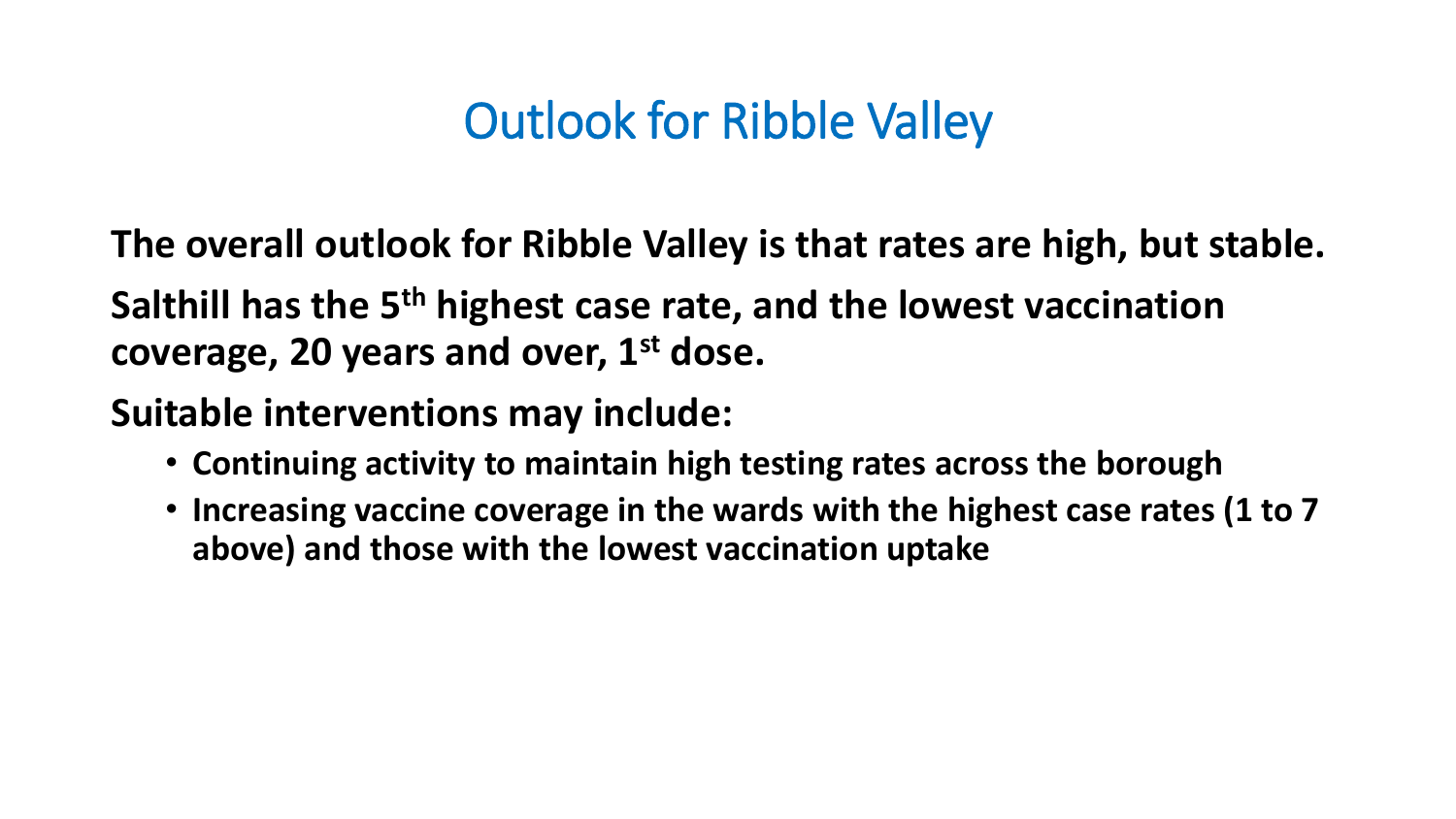#### Table 1: Summary of Lancs LRF, EPI Sitrep (week ending 10 August), from regional Situational Awareness Report 15/08/21

| <b>Lower Tier Local</b><br><b>Authority</b> | Daily individuals tested<br><b>Weekly percentage</b><br>per 100,000 population<br>individuals test<br>positive <sup>123</sup><br>7-day moving average <sup>1</sup> |          |         | Weekly no. of<br>newly<br>confirmed<br>cases | <b>Weekly</b><br>case rate<br>per<br>100,000,<br>All ages <sup>4</sup> | 7-day change<br>in case rate,<br>All ages <sup>6</sup> | Weekly no. of<br>newly<br>confirmed<br>cases<br>$60 + yrs$ | <b>Weekly case</b><br>rate per<br>100,000<br>$60 + yrs^5$ | 7-day change<br>in case rate<br>$60+$ yrs <sup>6</sup> | Weekly<br>community<br>outbreaks <sup>81</sup> | <b>Specimens</b><br><b>TaqPath</b><br>$\text{assay}^9$ | tested with <b>Cases with</b><br>$SGTF^{\theta}$ |      |
|---------------------------------------------|--------------------------------------------------------------------------------------------------------------------------------------------------------------------|----------|---------|----------------------------------------------|------------------------------------------------------------------------|--------------------------------------------------------|------------------------------------------------------------|-----------------------------------------------------------|--------------------------------------------------------|------------------------------------------------|--------------------------------------------------------|--------------------------------------------------|------|
| <b>Blackburn with Darwen</b>                | 439.3                                                                                                                                                              | increase | 6.9     | increase                                     | 311                                                                    | 207.3                                                  | 36%                                                        | 32                                                        | 107.6                                                  | 60%                                            |                                                        | 45.2%                                            | 0.0% |
| Blackpool                                   | 682.4                                                                                                                                                              | decrease | 8.6     | decrease                                     | 573                                                                    | 414.1                                                  | $-15%$                                                     | 43                                                        | 115.1                                                  | $-4%$                                          |                                                        | 43.0%                                            | 0.0% |
| <b>Burnley</b>                              | 528.3                                                                                                                                                              | increase | 8.7     | increase                                     | 275                                                                    | 307.8                                                  | 0%                                                         | 37                                                        | 167.5                                                  | 42%                                            |                                                        | 49.4%                                            | 0.0% |
| Chorley                                     | 460.9                                                                                                                                                              | decrease | 7.4     | increase                                     | 277                                                                    | 233                                                    | 0%                                                         | 24                                                        | 77.4                                                   | 0%                                             |                                                        | 51.1%                                            | 0.0% |
| Fylde                                       | 663.7                                                                                                                                                              | increase | 6.4     | decrease                                     | 232                                                                    | 285.7                                                  | $-11%$                                                     | 33                                                        | 114.9                                                  | 3%                                             |                                                        | 32.6%                                            | 0.0% |
| Hyndburn                                    | 459.6                                                                                                                                                              | increase | 9.3     | increase                                     | 233                                                                    | 287.2                                                  | 48%                                                        | 27                                                        | 137.5                                                  | 146%                                           |                                                        | 46.9%                                            | 0.0% |
| Lancaster                                   | 502.3                                                                                                                                                              | increase | 8.2     | increase                                     | 411                                                                    | 277.5                                                  | 29%                                                        | 47                                                        | 123.2                                                  | 96%                                            |                                                        | 52.1%                                            | 0.0% |
| Pendle                                      | 436.9                                                                                                                                                              | decrease | 7.8     | decrease                                     | 220                                                                    | 238.8                                                  | $-3%$                                                      | 24                                                        | 105                                                    | $-11%$                                         |                                                        | 51.6%                                            | 0.0% |
| Preston                                     | 528.7                                                                                                                                                              | decrease | $\circ$ | increase                                     | 472                                                                    | 327.4                                                  | 13%                                                        | 37                                                        | 129.4                                                  | 37%                                            | 3                                                      | 51.1%                                            | 0.0% |
| <b>Ribble Valley</b>                        | 476.3                                                                                                                                                              | increase | 8.3     | increase                                     | 170                                                                    | 274.1                                                  | 40%                                                        | 26                                                        | 135.8                                                  | 136%                                           |                                                        | 43.6%                                            | 0.0% |
| Rossendale                                  | 442.2                                                                                                                                                              | increase | 8.6     | increase                                     | 187                                                                    | 261.8                                                  | 38%                                                        | 19                                                        | 106.4                                                  | 111%                                           |                                                        | 49.2%                                            | 0.0% |
| South Ribble                                | 497.2                                                                                                                                                              | increase | 8.4     | increase                                     | 312                                                                    | 280.9                                                  | 26%                                                        | 48                                                        | 155.1                                                  | 109%                                           |                                                        | 52.5%                                            | 0.0% |
| West Lancashire                             | 515.4                                                                                                                                                              | decrease | 7.5     | decrease                                     | 298                                                                    | 260.3                                                  | $-15%$                                                     | 32                                                        | 97.3                                                   | $-18%$                                         |                                                        | 51.0%                                            | 0.0% |
| Wyre                                        | 573.2                                                                                                                                                              | decrease | 8.2     | increase                                     | 366                                                                    | 323.7                                                  | 12%                                                        | 62                                                        | 156.3                                                  | 100%                                           |                                                        | 45.3%                                            | 0.0% |
| <b>North West</b>                           | 495                                                                                                                                                                | increase |         | <i>increase</i>                              | 22,206                                                                 | 301.4                                                  | 6%                                                         | 2,287                                                     | 126                                                    | 25%                                            | 31                                                     | 46.2%                                            | 0.0% |
| <b>England</b>                              | 533.4                                                                                                                                                              | increase | 8.4     | increase                                     | 173,088                                                                | 306.1                                                  | 8%                                                         | 14,940                                                    | 109.4                                                  | 28%                                            | 173                                                    | 36.7%                                            | 0.0% |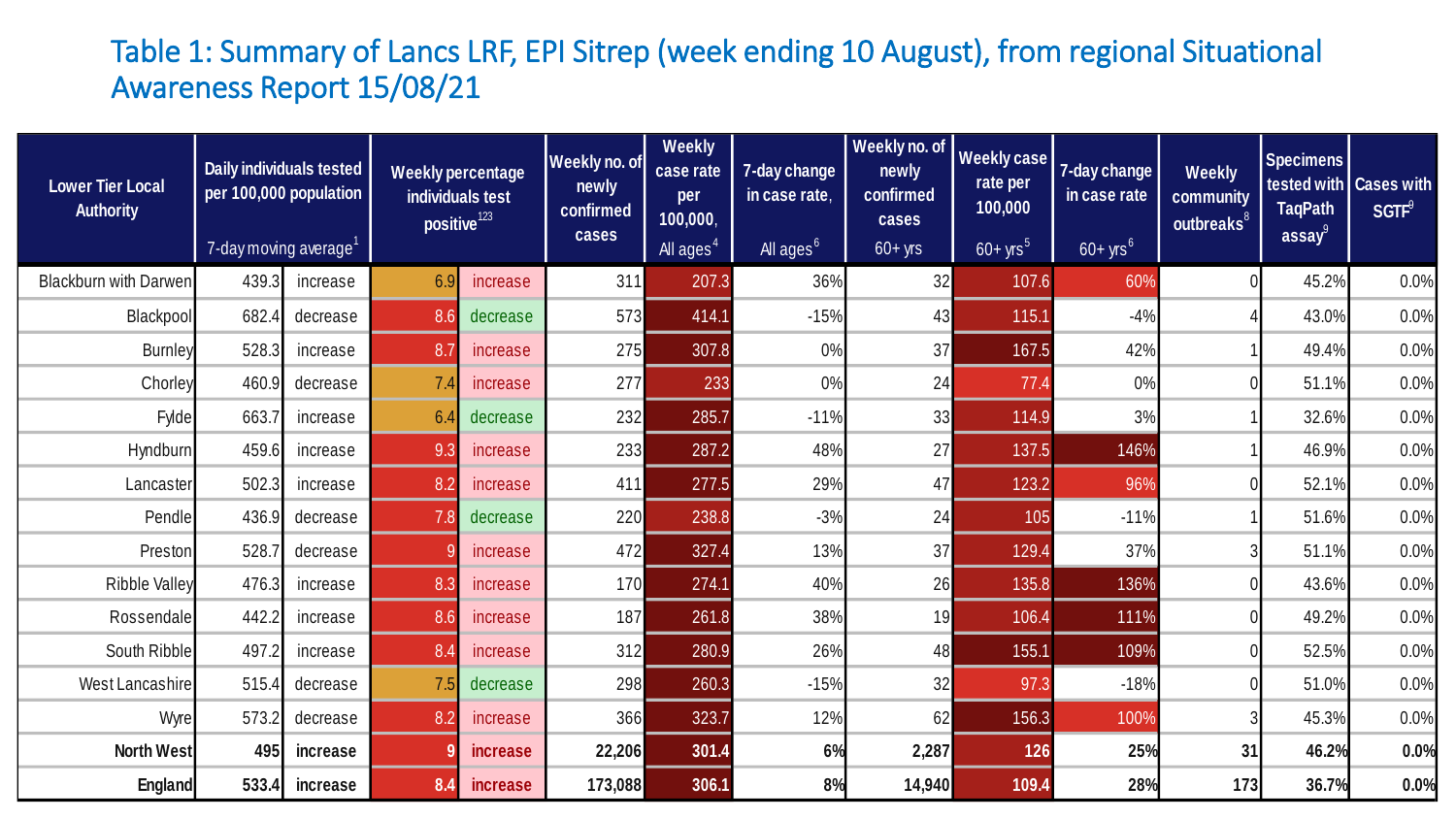#### Table 2: PHE LA Report for ward case rates (07/08/2021 to 13/08/2021) and prior 7 day period (31/07/2021 to 06/08/2021)

| Rank                     | Ward                                  | Prior week (2021-<br>07-31 to 2021-08-<br>06) |           |                | Most recent week<br>(2021-08-07 to<br>$2021 - 08 - 13$ |              | Change in rate between two<br>weeks |                          |
|--------------------------|---------------------------------------|-----------------------------------------------|-----------|----------------|--------------------------------------------------------|--------------|-------------------------------------|--------------------------|
|                          |                                       | Cases                                         | Rate      | Cases          | Rate                                                   | $\%$         | Absolute                            |                          |
| $\mathbf 1$              | <b>Dilworth</b>                       | $\overline{\phantom{a}}$                      | 245.5     | 16             | 561.2                                                  | 128          | 315.7                               | $\longrightarrow$        |
| $\mathbf{z}$             | Primrose                              | 6                                             | 161.6     | 19             | 511.7                                                  | 216          | 350.1                               | $\uparrow$               |
| З                        | Derby & Thornley                      | 22                                            | 717.8     | 15             | 489.4                                                  | $-31$        | $-228.4$                            | $\longrightarrow$        |
| 4                        | Gisburn & Rimington                   | $\overline{a}$                                | 297.4     | 6              | 446.1                                                  | 50           | 148.7                               | $\longrightarrow$        |
| 5                        | Salthill                              | 6                                             | 166.7     | 16             | 444.6                                                  | 166          | 277.9                               | $\uparrow$               |
| 6                        | Edisford & Low Moor                   | 8                                             | 230.4     | 14             | 403.2                                                  | 75           | 172.8                               | $\rightarrow$            |
| $\overline{\phantom{a}}$ | Whalley & Painter Wood                | 3                                             | 122.0     | 9              | 366.0                                                  | 200          | 244.0                               | $\rightarrow$            |
| 8                        | Alston & Hothersall                   | 4                                             | 146.3     | 9              | 329.2                                                  | 125          | 182.9                               | $\longrightarrow$        |
| 9                        | Clayton-le-Dale &<br>Salesbury        | $\mathbf O$                                   | O.O       | 5              | 310.9                                                  | Inf          | 310.9                               | $\uparrow$               |
| 10                       | Wilpshire & Ramsgreave                | 8                                             | 243.7     | 10             | 304.6                                                  | 24           | 60.9                                | $\longrightarrow$        |
| 11                       | Billington & Langho                   | 5                                             | 149.6     | 10             | 299.2                                                  | 100          | 149.6                               | $\rightarrow$            |
| 12                       | <b>Bowland</b>                        | 1                                             | 67.2      | 4              | 268.8                                                  | 300          | 201.6                               | $\longrightarrow$        |
| 13                       | St Mary's                             | 8                                             | 256.4     | 8              | 256.4                                                  | $\mathbf{o}$ | O.O                                 | $\longrightarrow$        |
| 14                       | <b>Wiswell &amp; Barrow</b>           | 5                                             | 252.4     | 5              | 252.4                                                  | $\Omega$     | O.O                                 | $\longrightarrow$        |
| 15                       | <b>Ribchester</b>                     | $\mathbf{9}$                                  | 560.4     | 4              | 249.1                                                  | $-55$        | $-311.3$                            | $\longrightarrow$        |
| 16                       | Littlemoor                            | 6                                             | 218.3     | 6              | 218.3                                                  | $\mathbf O$  | O.O                                 | $\longrightarrow$        |
| 17                       | Chipping                              | 8                                             | 554.4     | З              | 207.9                                                  | $-62$        | $-346.5$                            | $\longrightarrow$        |
| 18                       | Chatburn                              | $\mathbf O$                                   | O.O       | 2              | 153.6                                                  | Inf          | 153.6                               | $\longrightarrow$        |
| 19                       | <b>Whalley Nethertown</b>             | $\mathbf{1}$                                  | 50.6      | З              | 151.7                                                  | 199          | 101.1                               | $\longrightarrow$        |
| 20                       | Mellor                                | $\overline{\phantom{a}}$                      | 260.2     | 4              | 148.7                                                  | $-42$        | $-111.5$                            | $\longrightarrow$        |
| 21                       | East Whalley, Read &<br>Simonstone    | 8                                             | 286.7     | 4              | 143.4                                                  | $-49$        | $-143.3$                            | $\longrightarrow$        |
| 22                       | Hurst Green & Whitewell               | $\overline{4}$                                | 254.6     | 2              | 127.3                                                  | $-50$        | $-127.3$                            | $\longrightarrow$        |
| 23                       | West Bradford &<br>Grindleton         | $\overline{a}$                                | 237.8     | $\overline{2}$ | 118.9                                                  | $-50$        | $-118.9$                            | $\longrightarrow$        |
| 24                       | <b>Brockhall &amp; Dinckley</b>       | $\overline{\phantom{a}}$                      | 357.9     | 2              | 102.2                                                  | $-71$        | $-255.7$                            | $\overline{\phantom{0}}$ |
| 25                       | Sabden                                | 4                                             | 255.6     | 1              | 63.9                                                   | $-75$        | $-191.7$                            | $\longrightarrow$        |
| 26                       | Waddington, Bashall<br>Eaves & Mitton | $\mathbf{1}$                                  | 66.8      | $\mathbf O$    | O.O                                                    | $-100$       | $-66.8$                             | $\longrightarrow$        |
| 27                       | Unknown ward                          | $\mathbf{1}$                                  | <b>NA</b> | $\mathbf O$    | <b>NA</b>                                              | Inf          | <b>NA</b>                           | $\longrightarrow$        |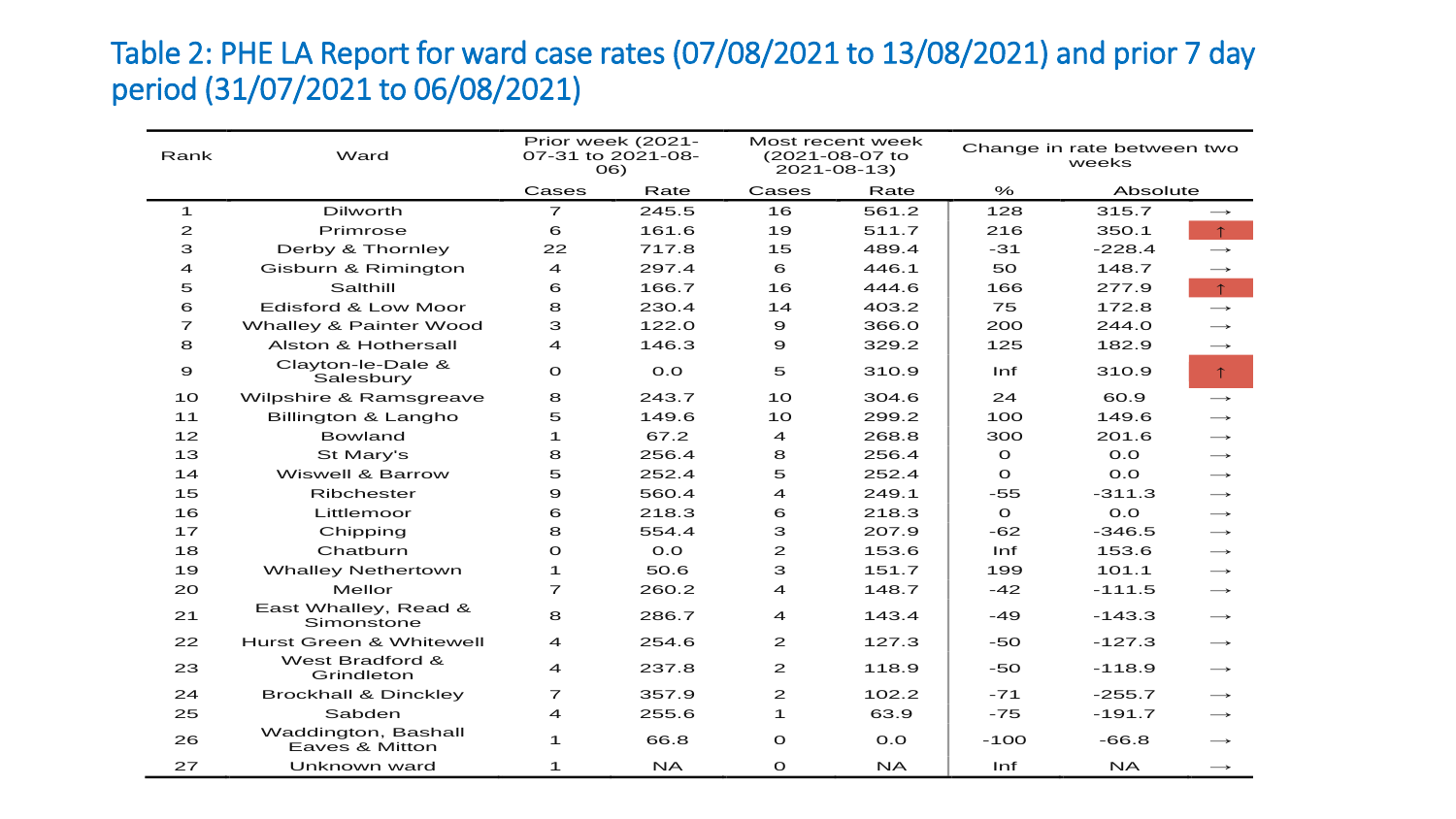## Table 3: Ward level Vaccine data, 20 years and over, 1<sup>st</sup> dose: up to 15th August 2021

| Local authority      | Ward                               | Age band          | Dose   | Vaccinations administered | Ward population | Coverage % | <b>IMD Decile</b> | White/White British | Asian/Asian British |
|----------------------|------------------------------------|-------------------|--------|---------------------------|-----------------|------------|-------------------|---------------------|---------------------|
| <b>Ribble Valley</b> | Salthill                           | 20 years and over | Dose 1 | 2,149                     | 2,534           | 84.8%      |                   | 96.0%               | 2.8%                |
| Ribble Valley        | Hurst Green & Whitewell            | 20 years and over | Dose 1 | 1,079                     | 1,252           | 86.2%      |                   | 92.6%<br>5          | 2.5%                |
| <b>Ribble Valley</b> | Derby & Thornley                   | 20 years and over | Dose 1 | 2,309                     | 2,678           | 86.2%      |                   | 98.4%<br>6          | 0.6%                |
| <b>Ribble Valley</b> | Sabden                             | 20 years and over | Dose 1 | 1,168                     | 1,348           | 86.6%      |                   | 98.9%<br>9          | 0.2%                |
| <b>Ribble Valley</b> | Gisburn & Rimington                | 20 years and over | Dose 1 | 1,087                     | 1,254           | 86.7%      |                   | 99.0%               | 0.7%                |
| <b>Ribble Valley</b> | Primrose                           | 20 years and over | Dose 1 | 2,474                     | 2,847           | 86.9%      |                   | 97.7%               | 1.6%                |
| <b>Ribble Valley</b> | <b>Brockhall &amp; Dinckley</b>    | 20 years and over | Dose 1 | 1,517                     | 1,736           | 87.4%      |                   | 97.6%<br>9          | 1.2%                |
| <b>Ribble Valley</b> | Edisford & Low Moor                | 20 years and over | Dose 1 | 2,714                     | 3,104           | 87.4%      |                   | 98.0%<br>5          | 1.6%                |
| <b>Ribble Valley</b> | Littlemoor                         | 20 years and over | Dose 1 | 2,556                     | 2,908           | 87.9%      |                   | 95.9%<br>4          | 3.2%                |
| <b>Ribble Valley</b> | East Whalley, Read & Simonstone    | 20 years and over | Dose 1 | 2,015                     | 2,290           | 88.0%      |                   | 98.0%<br>10         | 1.1%                |
| <b>Ribble Valley</b> | <b>Whalley Nethertown</b>          | 20 years and over | Dose 1 | 2,081                     | 2,349           | 88.6%      |                   | 96.9%<br>6          | 2.3%                |
| <b>Ribble Valley</b> | Billington & Langho                | 20 years and over | Dose 1 | 2,657                     | 2,998           | 88.6%      |                   | 97.5%<br>9          | 1.6%                |
| <b>Ribble Valley</b> | Clayton-le-Dale & Salesbury        | 20 years and over | Dose 1 | 883                       | 993             | 88.9%      |                   | 96.8%<br>9          | 2.2%                |
| <b>Ribble Valley</b> | Chatburn                           | 20 years and over | Dose 1 | 964                       | 1,080           | 89.3%      |                   | 99.7%<br>9          | 0.2%                |
| <b>Ribble Valley</b> | Alston & Hothersall                | 20 years and over | Dose 1 | 2,048                     | 2,283           | 89.7%      |                   | 98.7%               | 0.9%                |
| <b>Ribble Valley</b> | Ribchester                         | 20 years and over | Dose 1 | 1,150                     | 1,280           | 89.8%      |                   | 98.7%<br>9          | 0.3%                |
| Ribble Valley        | Chipping                           | 20 years and over | Dose 1 | 1,098                     | 1,217           | 90.2%      |                   | 98.8%<br>7          | 0.3%                |
| <b>Ribble Valley</b> | <b>Bowland</b>                     | 20 years and over | Dose 1 | 1,080                     | 1,196           | 90.3%      |                   | 99.2%<br>5          | 0.3%                |
| <b>Ribble Valley</b> | Wilpshire & Ramsgreave             | 20 years and over | Dose 1 | 2,938                     | 3,252           | 90.3%      |                   | 97.2%<br>10         | 1.8%                |
| <b>Ribble Valley</b> | Dilworth                           | 20 years and over | Dose 1 | 2,087                     | 2,306           | 90.5%      |                   | 10<br>99.3%         | 0.4%                |
| <b>Ribble Valley</b> | St Mary's                          | 20 years and over | Dose 1 | 2,199                     | 2,427           | 90.6%      |                   | 10<br>99.1%         | 0.4%                |
| <b>Ribble Valley</b> | Wiswell & Barrow                   | 20 years and over | Dose 1 | 1,677                     | 1,841           | 91.1%      |                   | 98.9%<br>9          | 0.2%                |
| <b>Ribble Valley</b> | Mellor                             | 20 years and over | Dose 1 | 2,104                     | 2,296           | 91.6%      |                   | 97.8%<br>10         | 1.5%                |
| <b>Ribble Valley</b> | West Bradford & Grindleton         | 20 years and over | Dose 1 | 1,044                     | 1,139           | 91.7%      |                   | 98.9%<br>8          | 0.5%                |
| <b>Ribble Valley</b> | Waddington, Bashall Eaves & Mitton | 20 years and over | Dose 1 | 1,319                     | 1,439           | 91.7%      |                   | 99.7%               | 0.0%                |
| <b>Ribble Valley</b> | Whalley & Painter Wood             | 20 years and over | Dose 1 | 1,252                     | 1,355           | 92.4%      |                   | 99.3%<br>10         | 0.3%                |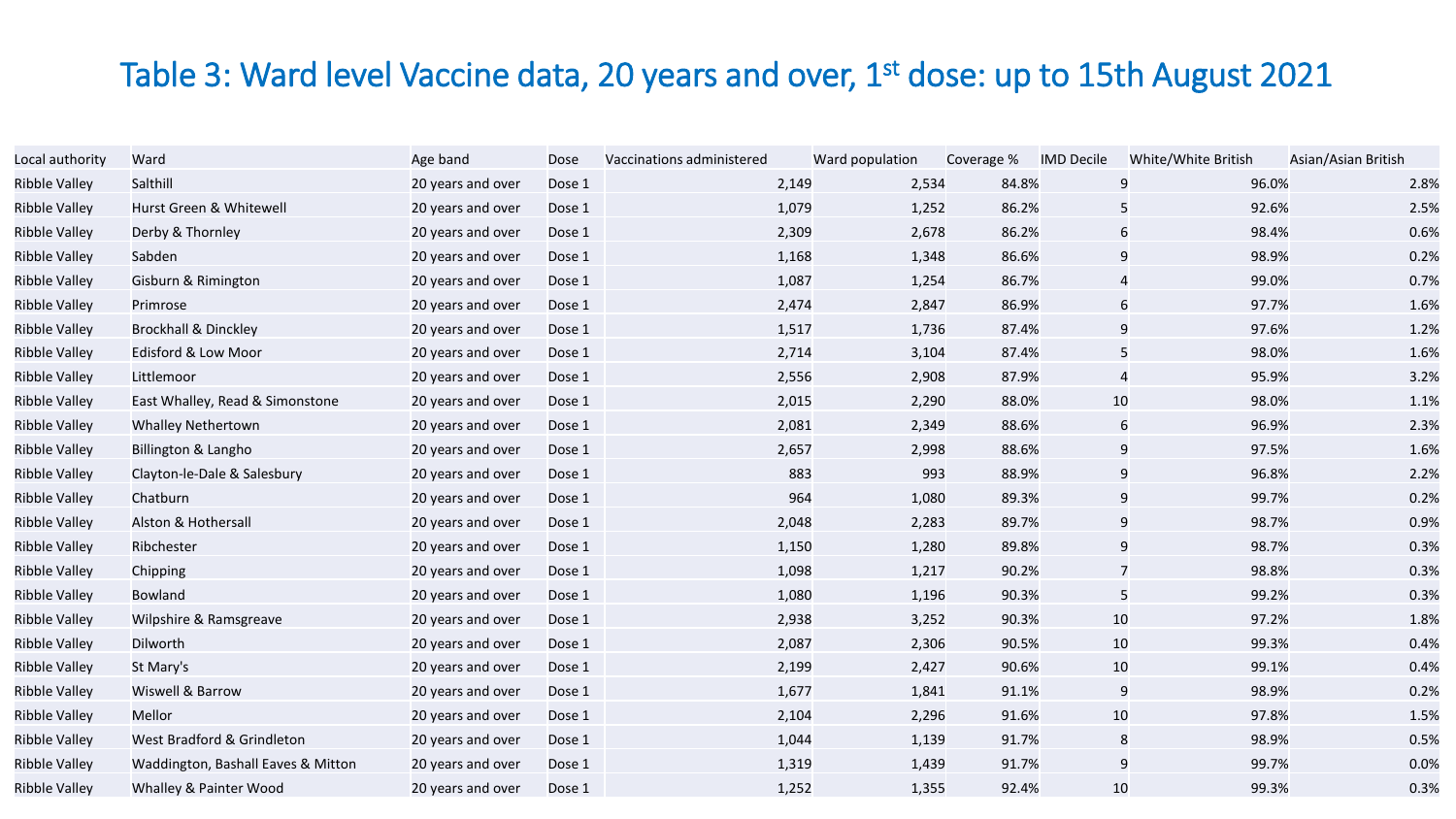# Table 4: Ward level Vaccine data, 40-44 year olds, 2nd dose: up to 15th August 2021

| Local authority      | Ward                               | Age band | Dose   | Vaccinations administered | Ward population |     | Coverage % | <b>IMD Decile</b> | White/White British | Asian/Asian British |
|----------------------|------------------------------------|----------|--------|---------------------------|-----------------|-----|------------|-------------------|---------------------|---------------------|
| <b>Ribble Valley</b> | Gisburn & Rimington                | 40-44    | Dose 2 |                           | 47              | 76  | 61.8%      |                   | 99.0%               | 0.7%                |
| Ribble Valley        | Primrose                           | 40-44    | Dose 2 |                           | 162             | 228 | 71.1%      | 6                 | 97.7%               | 1.6%                |
| <b>Ribble Valley</b> | Clayton-le-Dale & Salesbury        | 40-44    | Dose 2 |                           | 41              | 57  | 71.9%      | 9                 | 96.8%               | 2.2%                |
| <b>Ribble Valley</b> | East Whalley, Read & Simonstone    | 40-44    | Dose 2 |                           | 112             | 152 | 73.7%      | 10                | 98.0%               | 1.1%                |
| <b>Ribble Valley</b> | Derby & Thornley                   | 40-44    | Dose 2 |                           | 120             | 159 | 75.5%      |                   | 98.4%<br>6          | 0.6%                |
| <b>Ribble Valley</b> | Hurst Green & Whitewell            | 40-44    | Dose 2 |                           | 47              | 62  | 75.8%      | 5                 | 92.6%               | 2.5%                |
| Ribble Valley        | Bowland                            | 40-44    | Dose 2 |                           | 46              | 60  | 76.7%      | 5                 | 99.2%               | 0.3%                |
| Ribble Valley        | Salthill                           | 40-44    | Dose 2 |                           | 148             | 193 | 76.7%      | 9                 | 96.0%               | 2.8%                |
| <b>Ribble Valley</b> | Edisford & Low Moor                | 40-44    | Dose 2 |                           | 215             | 279 | 77.1%      | 5                 | 98.0%               | 1.6%                |
| Ribble Valley        | Waddington, Bashall Eaves & Mitton | 40-44    | Dose 2 |                           | 53              | 68  | 77.9%      | 9                 | 99.7%               | 0.0%                |
| Ribble Valley        | Sabden                             | 40-44    | Dose 2 |                           | 70              | 89  | 78.7%      |                   | 9<br>98.9%          | 0.2%                |
| Ribble Valley        | Ribchester                         | 40-44    | Dose 2 |                           | 61              | 77  | 79.2%      | 9                 | 98.7%               | 0.3%                |
| <b>Ribble Valley</b> | Whalley & Painter Wood             | 40-44    | Dose 2 |                           | 78              | 98  | 79.6%      | 10                | 99.3%               | 0.3%                |
| <b>Ribble Valley</b> | Billington & Langho                | 40-44    | Dose 2 |                           | 176             | 220 | 80.0%      | 9                 | 97.5%               | 1.6%                |
| <b>Ribble Valley</b> | Littlemoor                         | 40-44    | Dose 2 |                           | 189             | 236 | 80.1%      | $\overline{4}$    | 95.9%               | 3.2%                |
| <b>Ribble Valley</b> | <b>Whalley Nethertown</b>          | 40-44    | Dose 2 |                           | 149             | 184 | 81.0%      | 6                 | 96.9%               | 2.3%                |
| Ribble Valley        | Wilpshire & Ramsgreave             | 40-44    | Dose 2 |                           | 176             | 210 | 83.8%      | 10                | 97.2%               | 1.8%                |
| Ribble Valley        | Chatburn                           | 40-44    | Dose 2 |                           | 57              | 68  | 83.8%      | 9                 | 99.7%               | 0.2%                |
| <b>Ribble Valley</b> | Wiswell & Barrow                   | 40-44    | Dose 2 |                           | 150             | 178 | 84.3%      | 9                 | 98.9%               | 0.2%                |
| Ribble Valley        | Mellor                             | 40-44    | Dose 2 |                           | 100             | 118 | 84.7%      | 10                | 97.8%               | 1.5%                |
| Ribble Valley        | Alston & Hothersall                | 40-44    | Dose 2 |                           | 127             | 149 | 85.2%      | 9                 | 98.7%               | 0.9%                |
| Ribble Valley        | Dilworth                           | 40-44    | Dose 2 |                           | 130             | 152 | 85.5%      | 10                | 99.3%               | 0.4%                |
| Ribble Valley        | Chipping                           | 40-44    | Dose 2 |                           | 66              | 77  | 85.7%      | 7                 | 98.8%               | 0.3%                |
| <b>Ribble Valley</b> | St Mary's                          | 40-44    | Dose 2 |                           | 139             | 160 | 86.9%      | 10                | 99.1%               | 0.4%                |
| <b>Ribble Valley</b> | <b>Brockhall &amp; Dinckley</b>    | 40-44    | Dose 2 |                           | 126             | 145 | 86.9%      | 9                 | 97.6%               | 1.2%                |
| <b>Ribble Valley</b> | West Bradford & Grindleton         | 40-44    | Dose 2 |                           | 49              | 55  | 89.1%      | 8                 | 98.9%               | 0.5%                |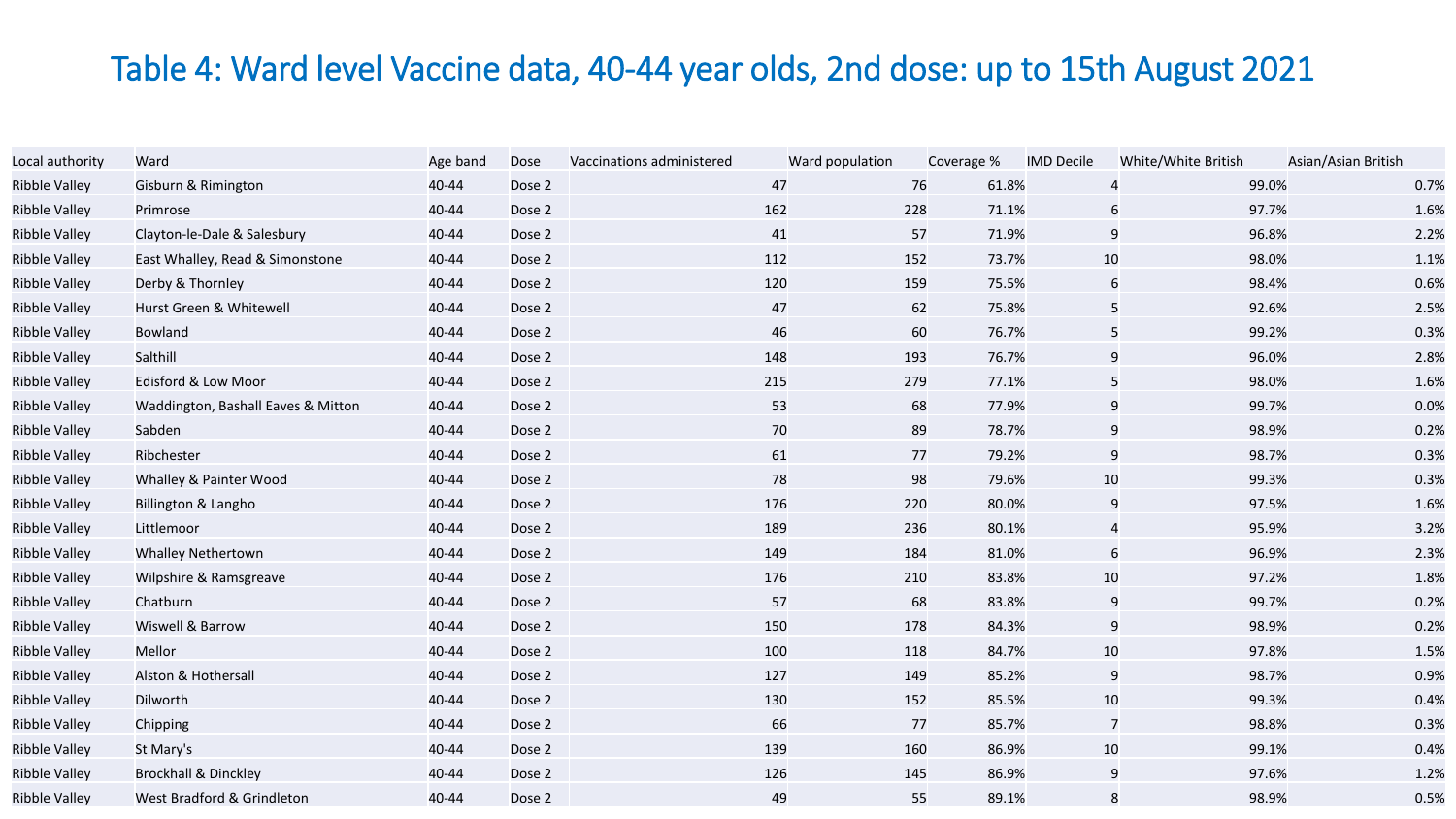#### Graph 1: Unvaccinated: Individuals that have not received their first dose of vaccine, up to 18/08/21

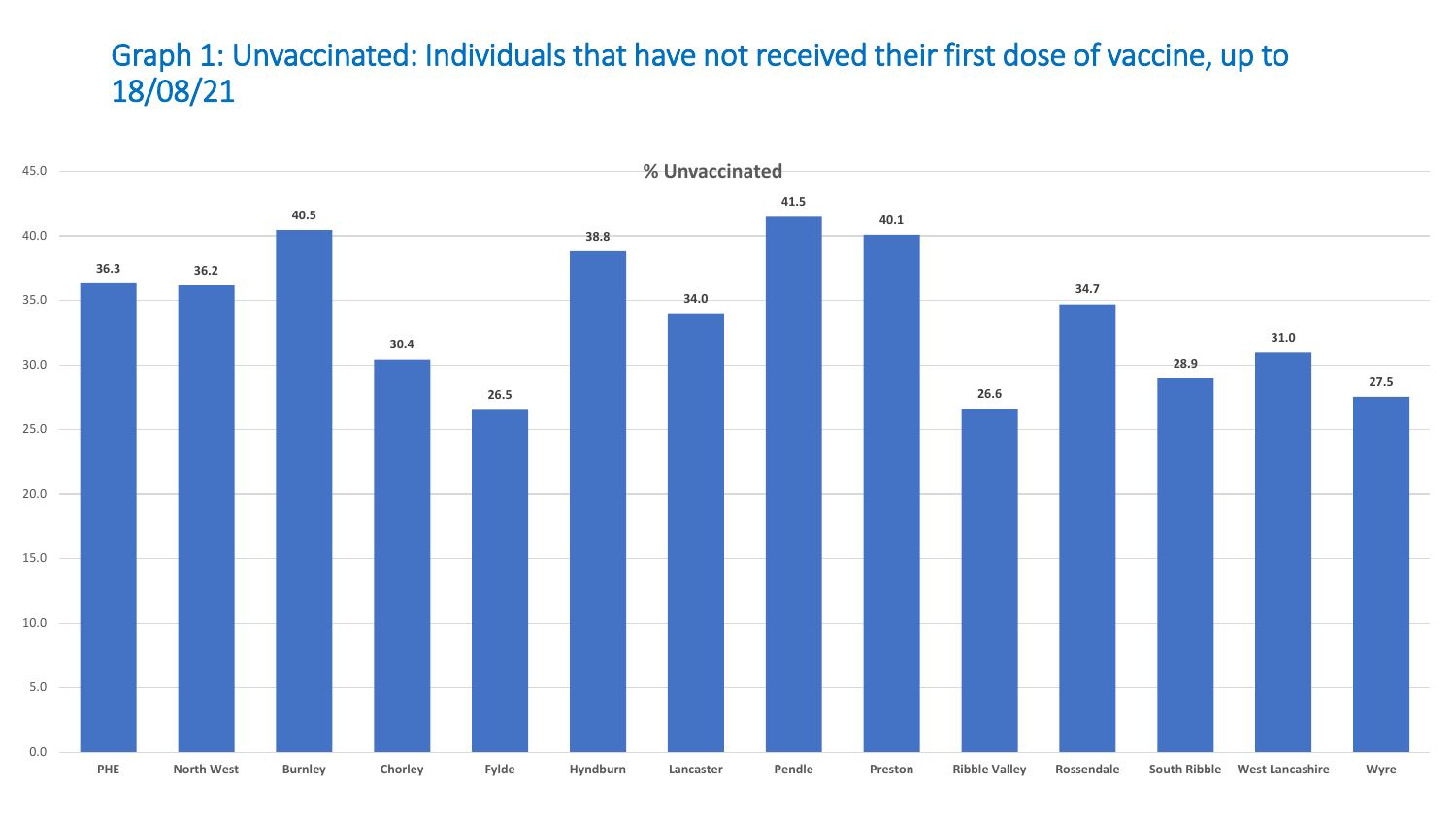# Figure 1: Ethnicity specific 7-day rolling case rates per 100,000 population. PHE Reports



As of 26/05/2021 an issue with denominators for the categories Black African and Other Black has been corrected.